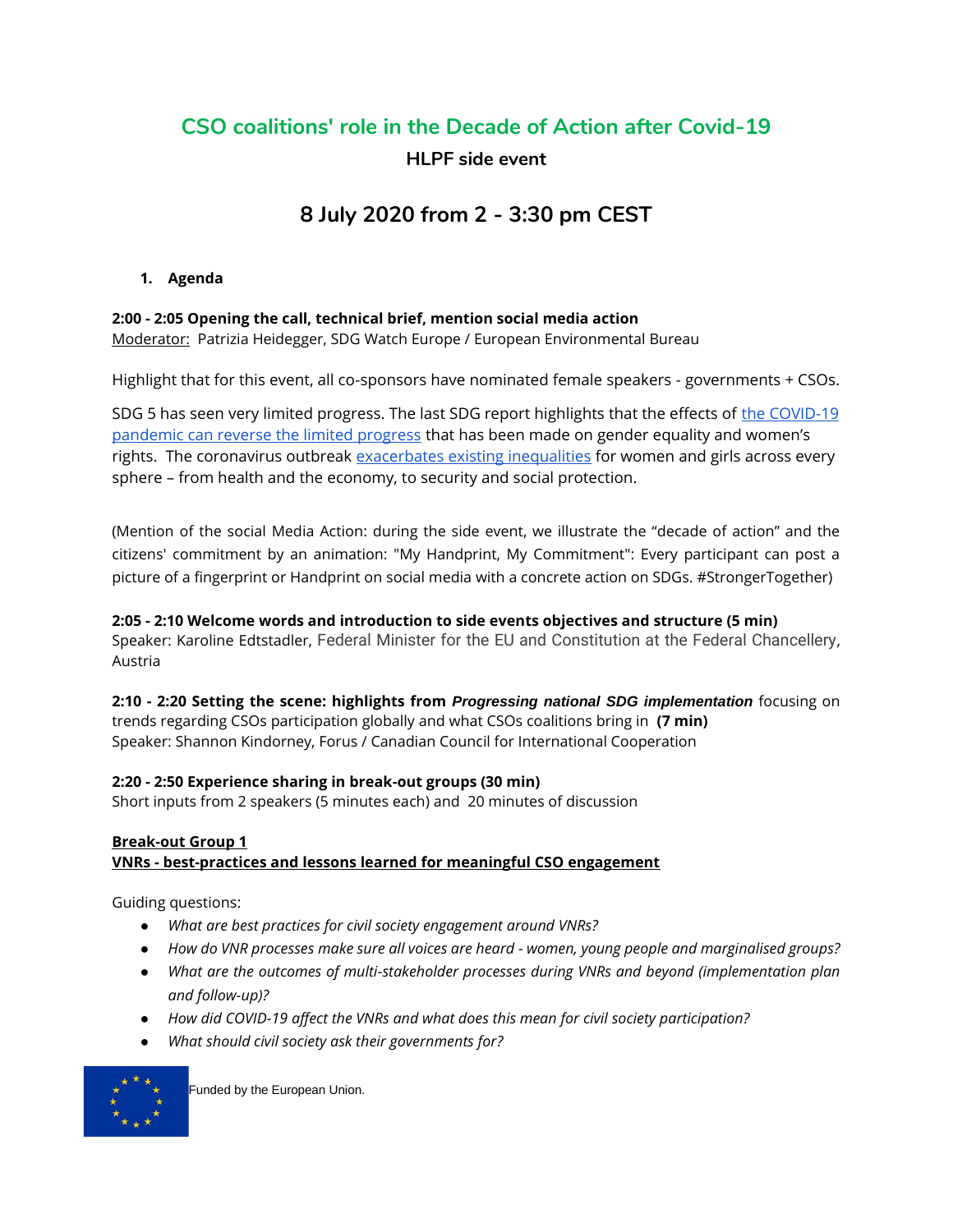*Agreement on 1 - 2 questions regarding VNR practices to bring to discussion round with governments.* 

Input from: Lisa Weinberger, SDG Watch Austria; Lubna Sayed Qadri,Wada Na Todo Abhiyaan Facilitator: Nadège Lharaig, European Environmental Bureau Sharing questions during discussion:

# **Break-out Group 2 SDGs as the compass for COVID-19 measures - how to ensure civil society is not sidelined**

Guiding questions:

- *How do CSOs coalition highlight the need for a "whole of society" approach to the SDGs during the COVID-19 emergency and recovery measures?*
- *How do CSOs advocate for transformative change during a crisis vis-a-vis their governments?*
- *How can CSOs be better involved in COVID-19 measures, especially in economic stimulus packages, strengthening of social policies and safeguarding of civil rights?*
- *How do CSOs make sure that all voices can be heard in the crisis - women, young people and the most marginalised groups?*

*Agreement on 1 - 2 questions regarding COVID-19 measures and civil society involvement*

Input: Marta Iglesias, Futuro en Común, Prof. Comfort Onifade, Civil Society Coalition for Sustainable Development

Reaction: Cillian Lohan, EESC

Facilitator: Marie-Luise Abshagen, German NGO Forum on Environment and Development Sharing questions during discussion: Marie-Luise

# **Break-out Group 3 Cross-sectoral coalitions as amplifiers to have all voices heard**

Guiding questions:

- *How do cross-sectoral coalitions help in delivering on the SDGs (by self-implementation, by monitoring political action) and ultimately bring real political change?*
- *What kind of collaboration has emerged between CSOs and other actors of society in the COVID-19-crisis?*
- *What is needed in terms of global solidarity?*
- *How do cross-sectoral coalitions make sure all voices can be heard?*

Input from: Florence Syevuo Kenya SDGs Forum, Marie-Laure Vercambre, French Water Partnership Facilitator: Sylvie Bénard, Association 4D Sharing questions during discussion:

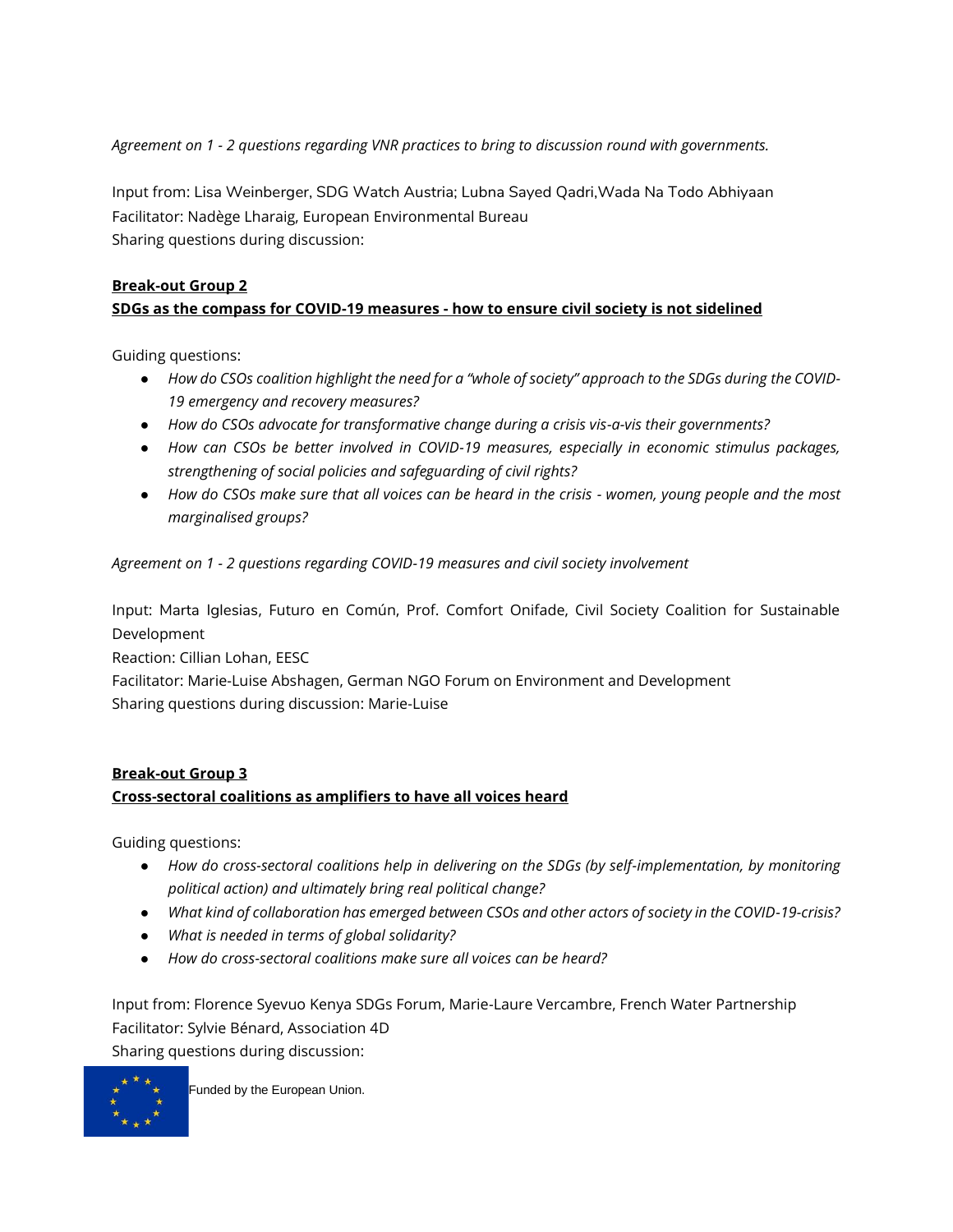*Agreement on 1 - 2 questions regarding civil society coalitions for the SDGs.*

#### **2:50 - 3:20 Interaction with government representatives (30 Min)**

*The participants return from the break-out groups with two questions for each group expressing a key issue or finding to ask the governmental representatives.* 

Moderation: Patrizia Heidegger, SDG Watch Europe

#### **Discussants:**

- Ione Belarra, State Secretary for the 2030 Agenda, Spain
- Rose Keff, Office of the Special Adviser to the President on SDGs, Nigeria
- Antonella Mei-Pochtler, Head of Strategy Unit Think Austria, Special Advisor to the Federal Chancellor, Austria
- Diane Simiu, Deputy General Commissioner for Sustainable Development, Ministry for Fair and Ecological Transition, France
- CSOs representatives of the break-out groups

#### **3:20 - 3:30 Summary and closure of the side event**

Speaker to be confirmed

#### **2. Context**

The Covid-19 has brought the interlinkages between all the SDGs to the forefront. This global health crisis is turning into a global economic and social crisis which is hitting the most marginalised hardest. While our democracies and economies are put to the greatest test in a century, risks of roll-back on sustainable development policies arise. The Sustainable Development Goals (SDGs) cannot be sidetracked: they are the pathway to ensure a sustainable recovery post Covid-19 and to mitigate the risk of future pandemic.

After the adoption of the Agenda 2030 in 2015, civil-society cross-sectoral coalitions have been formed all over the world to ensure the meaningful participation of civil society in SDG implementation and the monitoring and review processes. Civil society has since then highlighted the interlinkages between social, environmental and economic dimensions of sustainable development and calling government to their responsibilities. However, policy coherence for sustainable development and a "whole of society" are still

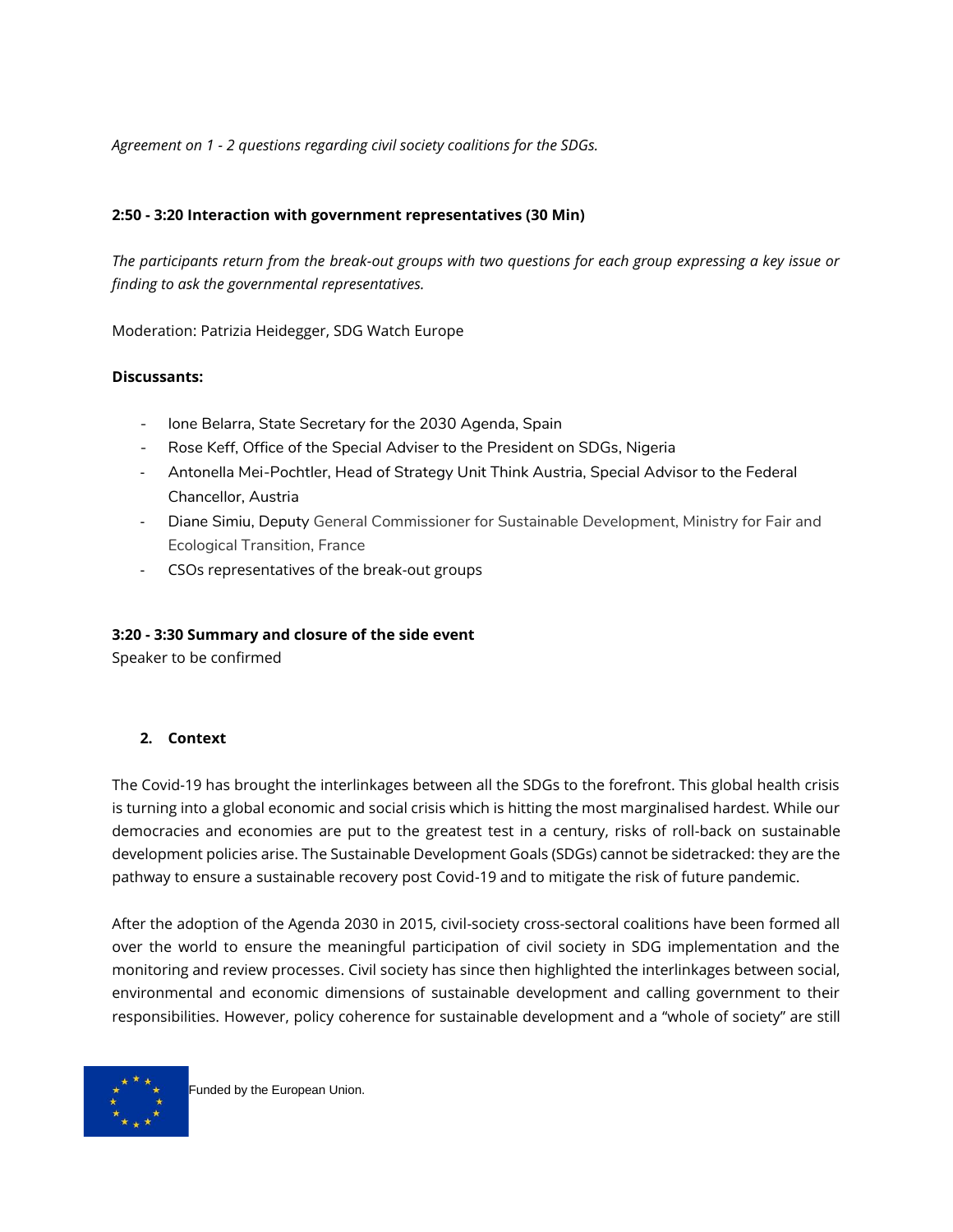work-in-progress. These are not just means but means that should lead to real political and societal change towards a sustainable future.

Another fundamental principle of Agenda 2030 is to leave no one behind. With the global SDG process being technical, CSOs play a crucial role in bridging the gap between people and communities on the ground and high-level processes. They are playing a crucial role in ensuring all voices can be heard, in particular, women and young people as well as most vulnerable groups. Broad CSO coalitions then play an amplifying role in transporting the voice for those most marginalized.

Without civil society participation we will not be able to achieve the decade of action ahead of us. And without civil society coalitions, we would not have overcome the silos and proposed solutions integrating an overarching dimension for sustainable development.

This side event will provide you with an opportunity to exchange about civil society's role in working towards policy coherence for sustainable development and bringing transformative change during the Decade of Action.

# **3. Objectives**

To showcase the benefits of civil society coalitions for an impactful implementation of the 2030 Agenda

Specific objectives:

- Prove the importance of CSOs coalition in implementing the SDGs and in monitoring political action
- Highlight how multi-stakeholder processes contribute to the better understanding of interconnectedness of SDGs and implementing policy coherence for sustainable development
- Discuss how civil society ensures that all voices can be heard, for instance, the voices of women and young people as well as most vulnerable groups
- Show in a participatory way that coalitions enable people's commitment on the SDGs and actions, key to succeed the Agenda 2030
- Highlight the role of CSOs and coalitions as an important actor in the COVID-19 crisis, especially in terms of finding a sustainable way out of the crisis
- Create a space for sharing experiences and lessons-learned with government representatives

## **4. Target groups**

- National policymakers: official governmental delegations, MPs
- EU representatives: MEPs delegation to HLPF, EU officials attending the HLPF
- UN representatives
- Civil society organizations globally working on the SDGs